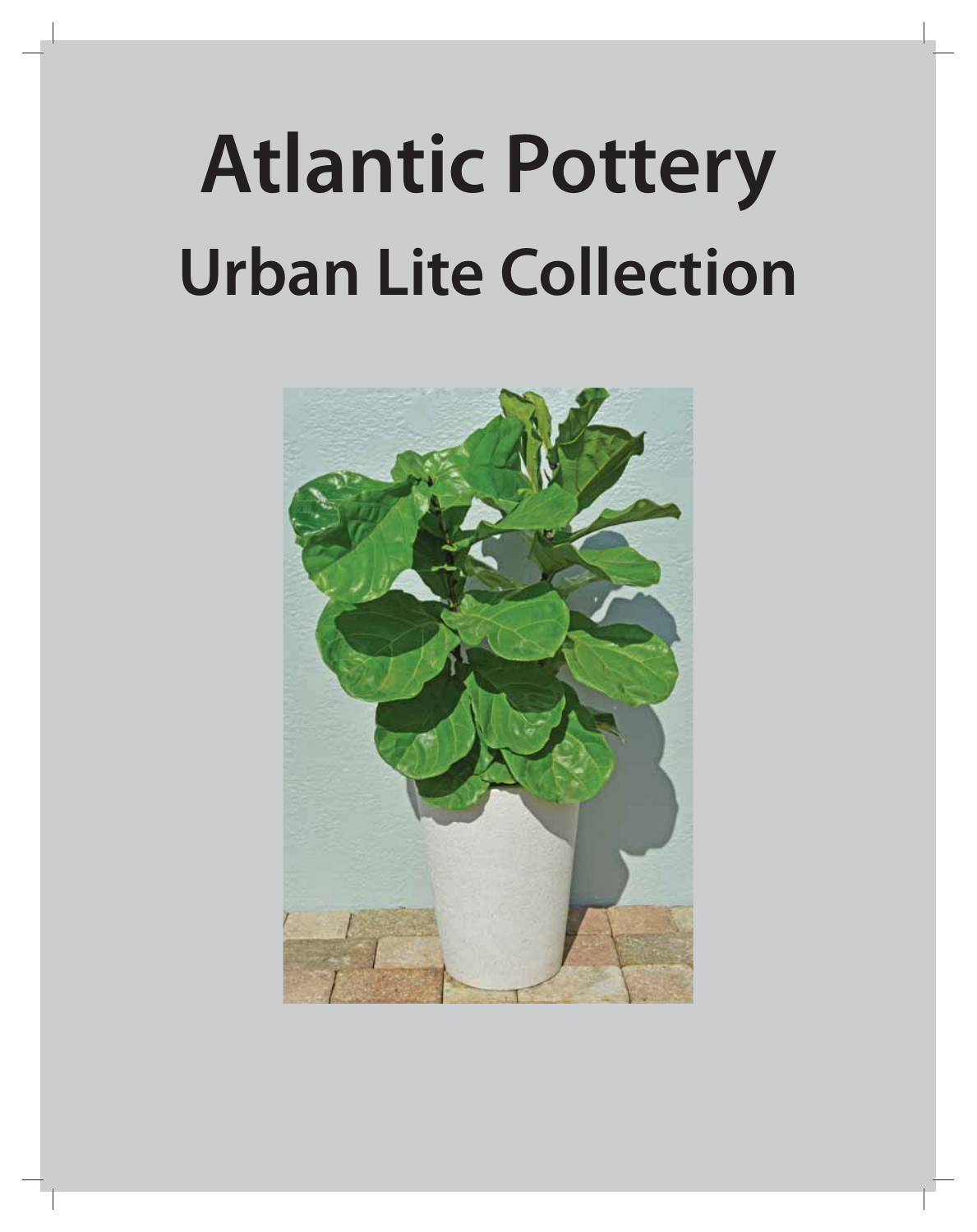**With a combination of classic lines and modern architectural elements, the Urban Lite Collection is a perfect accent to your modern industrial design. Made from a combination of concrete and fiberglass resin, these new planters are durable yet lighter than traditional cast concrete. The textured finish is not painted on, but a result of the natural coloration of the cement and aggregates used to produce these contemporary planters.**

#### **Low Bowl**





| Item#    | <b>Size</b>   | <b>Outside</b><br><b>Diameter</b> | <b>Inside</b><br><b>Diameter</b> | <b>Height</b>  | <b>Base</b><br><b>Diameter</b> | <b>Estimated</b><br>Weight (lbs) |
|----------|---------------|-----------------------------------|----------------------------------|----------------|--------------------------------|----------------------------------|
| AP-47167 | <b>Small</b>  | 19 <sub>2</sub>                   | $16\frac{1}{2}$                  | $6\frac{1}{2}$ | 14                             | 20                               |
| AP-47167 | <b>Medium</b> | 23                                | $19\frac{1}{2}$                  |                | $14\frac{1}{2}$                | 28                               |
| AP-47167 | Large         | 28                                | 24                               | 10             | 18                             | 55                               |

#### **Egg Pot**





|          |               | <b>Outside</b>                 | <b>Inside</b>   |                 | <b>Base</b>     | <b>Estimated</b> |
|----------|---------------|--------------------------------|-----------------|-----------------|-----------------|------------------|
| Item#    | <b>Size</b>   | <b>Diameter</b>                | <b>Diameter</b> | <b>Height</b>   | <b>Diameter</b> | Weight (lbs)     |
| AP-47174 | <b>Small</b>  | 15 <sup>3</sup> / <sub>4</sub> | $13^{3}/4$      | $11^{3}/4$      |                 | 20               |
| AP-47174 | <b>Medium</b> | 20                             | $17\frac{1}{2}$ | $15\frac{1}{2}$ |                 | 30               |
| AP-47174 | Large         | 24                             | $21\frac{1}{2}$ | 20              | 13              |                  |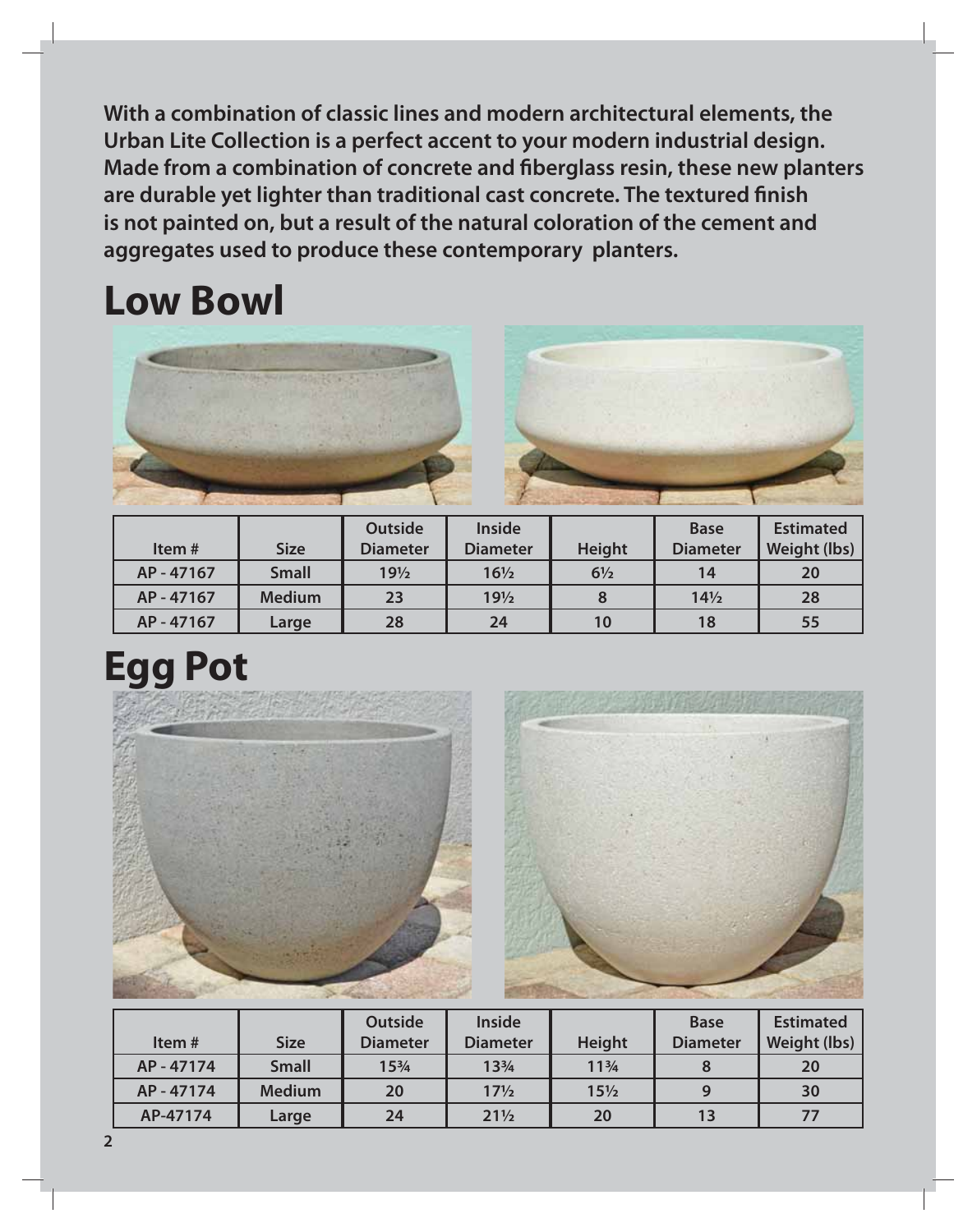## **Cylinder**



| Item#    | <b>Size</b>   | <b>Outside</b><br><b>Diameter</b> | <b>Inside</b><br><b>Diameter</b> | <b>Height</b>                  | <b>Base</b><br><b>Diameter</b> | <b>Estimated</b><br>Weight (lbs) |
|----------|---------------|-----------------------------------|----------------------------------|--------------------------------|--------------------------------|----------------------------------|
| AP-47065 | <b>Small</b>  | 16                                | $13\frac{3}{4}$                  | $16\frac{1}{4}$                | 16                             | 27                               |
| AP-47065 | <b>Medium</b> | 20                                | $17\frac{1}{2}$                  | 193/4                          | 20                             | 47                               |
| AP-47065 | Large         | 23 <sup>3</sup> / <sub>4</sub>    | $21\frac{1}{4}$                  | 23 <sup>3</sup> / <sub>4</sub> | 23 <sup>3</sup> / <sub>4</sub> | 76                               |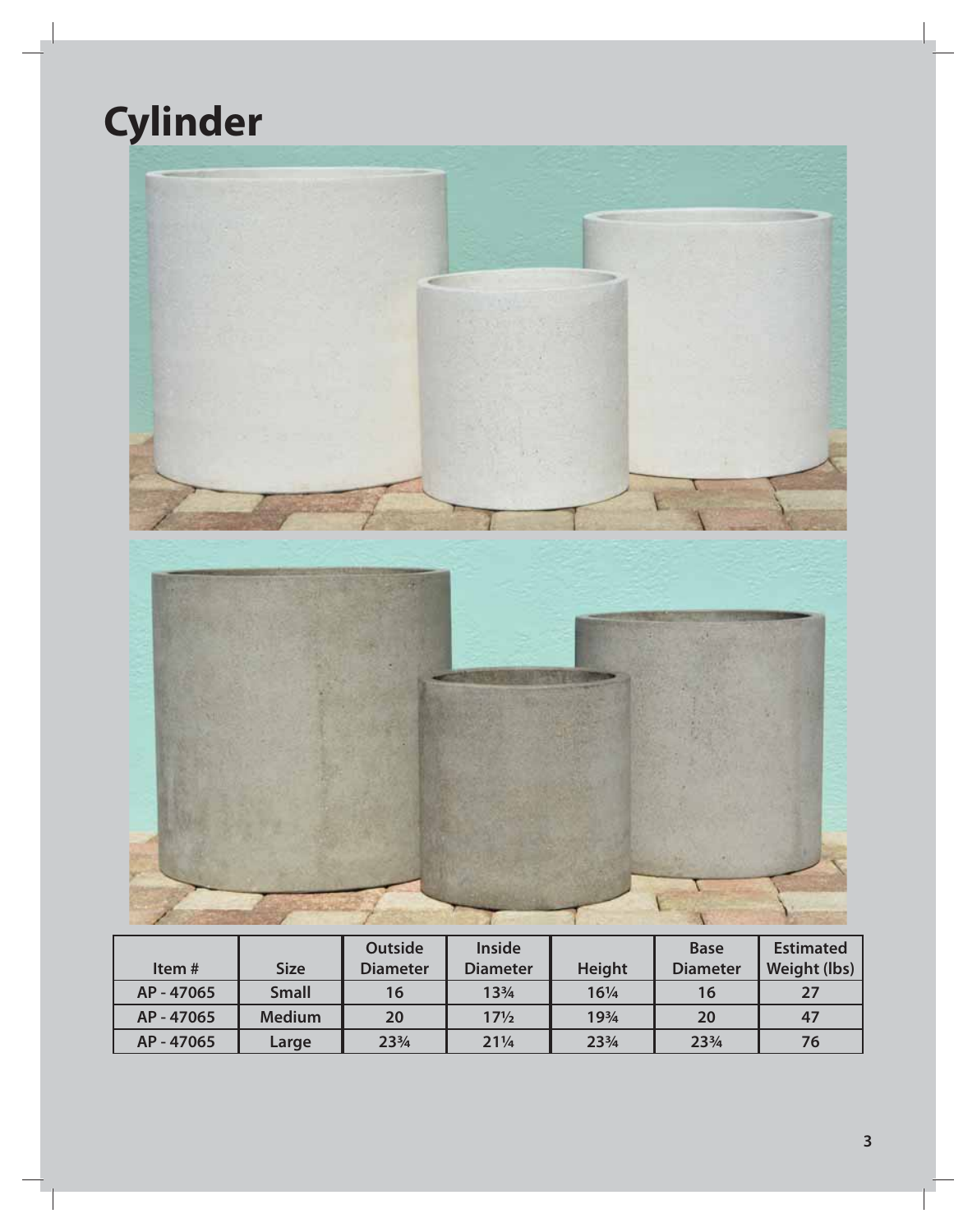#### **Crucible**



| Item#    | <b>Size</b>  | <b>Outside</b><br><b>Diameter</b> | <b>Inside</b><br><b>Diameter</b> | Height          | <b>Base</b><br><b>Diameter</b> | <b>Estimated</b><br>Weight (lbs) |
|----------|--------------|-----------------------------------|----------------------------------|-----------------|--------------------------------|----------------------------------|
| AP-47163 | <b>Small</b> | 17                                | $14\frac{3}{4}$                  | $19\frac{1}{2}$ | 10                             | 27                               |
| AP-47163 | Large        | 23                                | $20\frac{1}{2}$                  | 261/4           | 13                             | 54                               |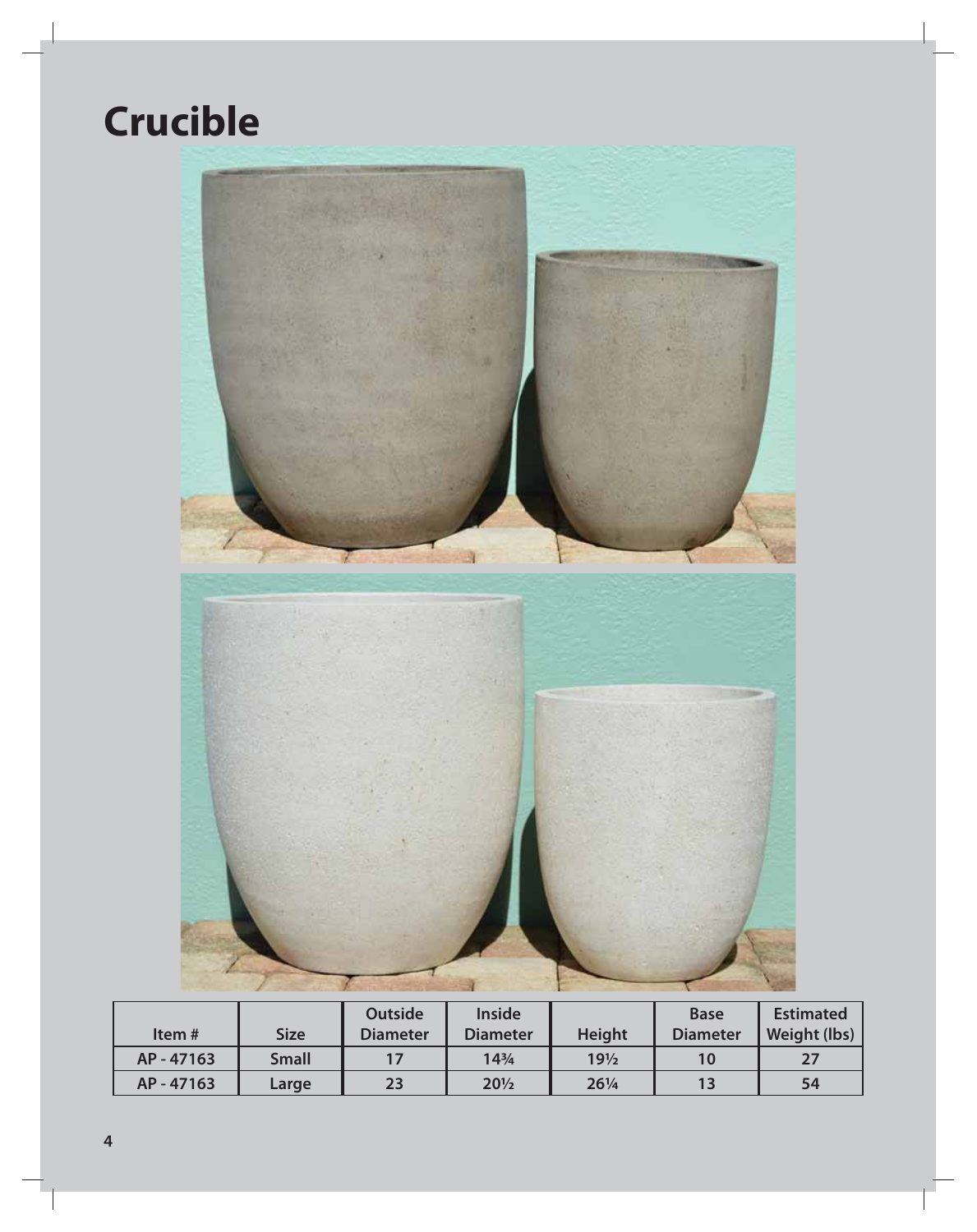#### **Cone**



|          |               | <b>Outside</b>                 | <b>Inside</b>                  |                 | <b>Base</b>     | <b>Estimated</b> |
|----------|---------------|--------------------------------|--------------------------------|-----------------|-----------------|------------------|
| Item#    | <b>Size</b>   | <b>Diameter</b>                | <b>Diameter</b>                | <b>Height</b>   | <b>Diameter</b> | Weight (lbs)     |
| AP-47015 | <b>Small</b>  | 13 <sup>3</sup> / <sub>4</sub> | 11 <sup>3</sup> / <sub>4</sub> | $17\frac{1}{2}$ | $9^{3}/4$       | 21               |
| AP-47015 | <b>Medium</b> | 18                             | $15\frac{3}{4}$                | 24              | $12\frac{1}{4}$ | 36               |
| AP-47015 | Large         | $22\frac{1}{2}$                | $19\frac{1}{2}$                | $28\frac{3}{4}$ | $16\frac{1}{4}$ | 55               |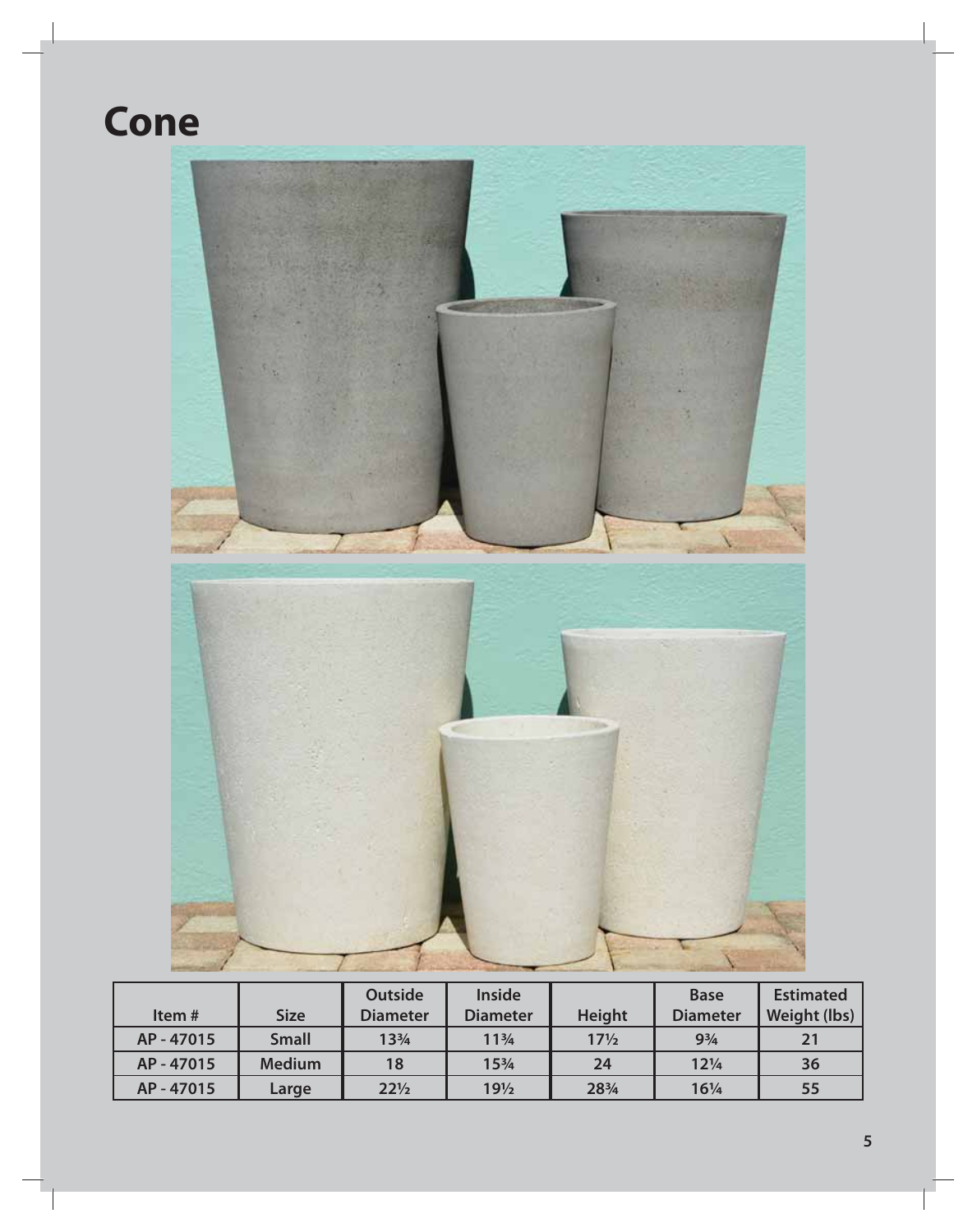## **Tall Egg**





| Item#    | <b>Size</b>  | <b>Outside</b><br><b>Diameter</b> | <b>Inside</b><br><b>Diameter</b> | <b>Height</b> | <b>Base</b><br><b>Diameter</b> | <b>Estimated</b><br>Weight (lbs) |
|----------|--------------|-----------------------------------|----------------------------------|---------------|--------------------------------|----------------------------------|
| AP-47146 | <b>Small</b> | $12\frac{1}{2}$                   | 10                               | 24            | $9\frac{1}{2}$                 | 31                               |
| AP-47146 | Large        | 16                                | $13\frac{1}{2}$                  | 35            |                                | 54                               |

## **Tall Wedge**



| Item #   | <b>Size</b>  | <b>Outside</b><br><b>LxW</b>         | <b>Inside</b><br>L x W               | <b>Height</b> | <b>Base</b><br>$L \times W$        | <b>Estimated</b><br>Weight (lbs) |
|----------|--------------|--------------------------------------|--------------------------------------|---------------|------------------------------------|----------------------------------|
|          |              |                                      |                                      |               |                                    |                                  |
| AP-47146 | <b>Small</b> | $12\frac{1}{2} \times 12\frac{1}{2}$ | $10 \times 10$                       | 24            | $9\frac{1}{2} \times 9\frac{1}{2}$ |                                  |
| AP-47146 | Large        | $16 \times 16$                       | $13\frac{1}{2} \times 13\frac{1}{2}$ | 35            | $13 \times 13$                     | 54                               |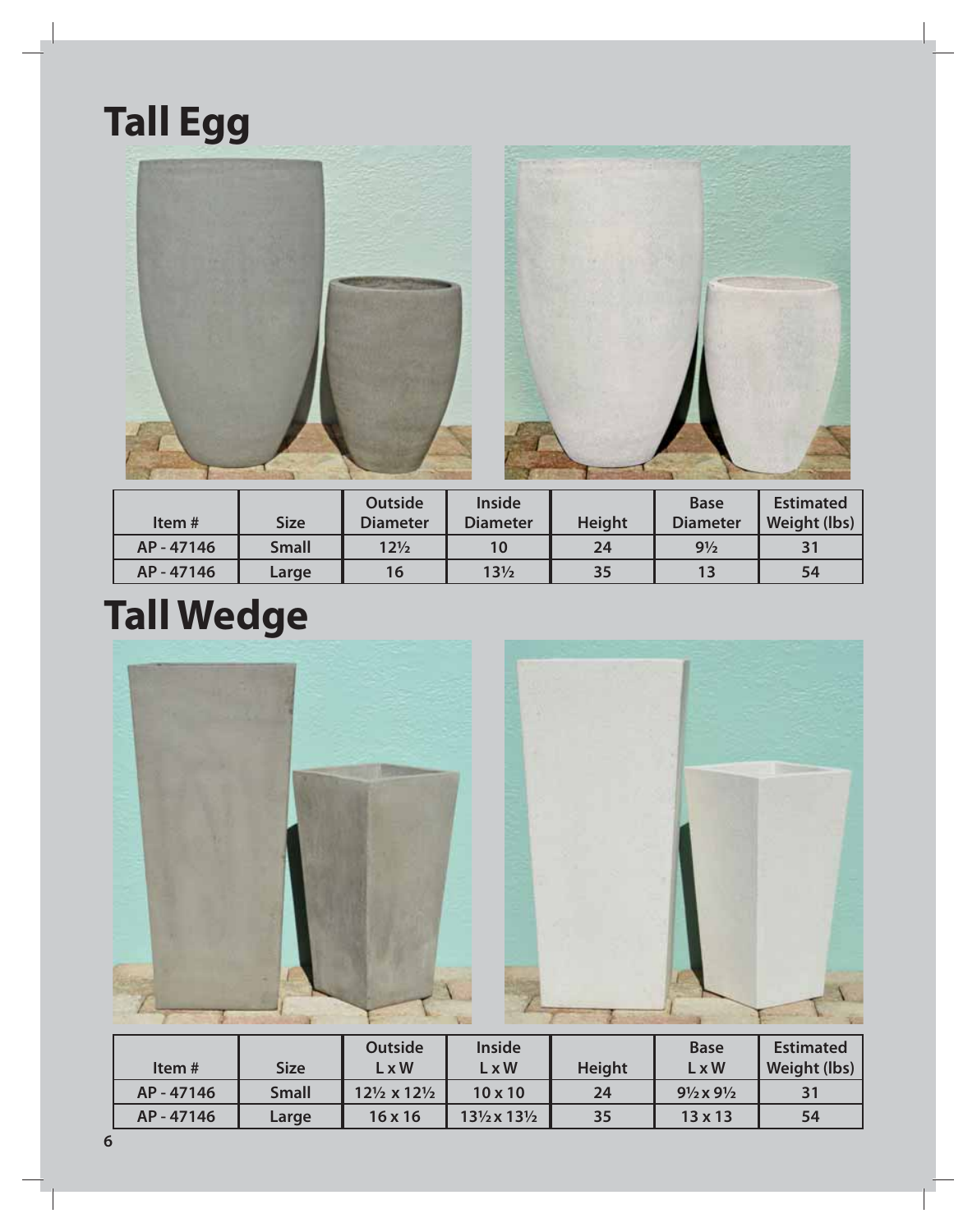### **Cube**





| Item#    | <b>Size</b>   | <b>Outside</b><br><b>LxW</b> | <b>Inside</b><br>$L \times W$        | <b>Height</b>                  | <b>Base</b><br>$L \times W$ | <b>Estimated</b><br>Weight (lbs) |
|----------|---------------|------------------------------|--------------------------------------|--------------------------------|-----------------------------|----------------------------------|
|          |               |                              |                                      |                                |                             |                                  |
| AP-47171 | <b>Small</b>  | $16 \times 16$               | $14 \times 14$                       | 16                             | 16x16                       | 47                               |
| AP-47171 | <b>Medium</b> | $20 \times 20$               | $17\frac{1}{2} \times 17\frac{1}{2}$ | 20                             | $20 \times 20$              | 71                               |
| AP-47171 | Large         | $24 \times 24$               | 211/4 x 211/4                        | 23 <sup>3</sup> / <sub>4</sub> | $24 \times 24$              | 85                               |

#### **Planter Box**





| Item#    | <b>Size</b>   | <b>Outside</b><br><b>LxW</b>        | <b>Inside</b><br>$L \times W$       | <b>Height</b>   | <b>Base</b><br>$L \times W$ | <b>Estimated</b><br>Weight (lbs) |
|----------|---------------|-------------------------------------|-------------------------------------|-----------------|-----------------------------|----------------------------------|
| AP-47170 | <b>Small</b>  | $27\frac{3}{4} \times 8$            | $25\frac{1}{2} \times 6$            |                 | $27\frac{3}{4} \times 8$    | 27                               |
| AP-47170 | <b>Medium</b> | 35 x 11 <sup>1</sup> / <sub>4</sub> | $32\frac{1}{2} \times 9\frac{1}{4}$ | $11\frac{1}{4}$ | $35 \times 11\frac{1}{4}$   | 57                               |
| AP-47170 | Large         | $39\frac{1}{2}x16$                  | $37 \times 13\frac{1}{2}$           | 16              | 391/2 x 16                  | 75                               |